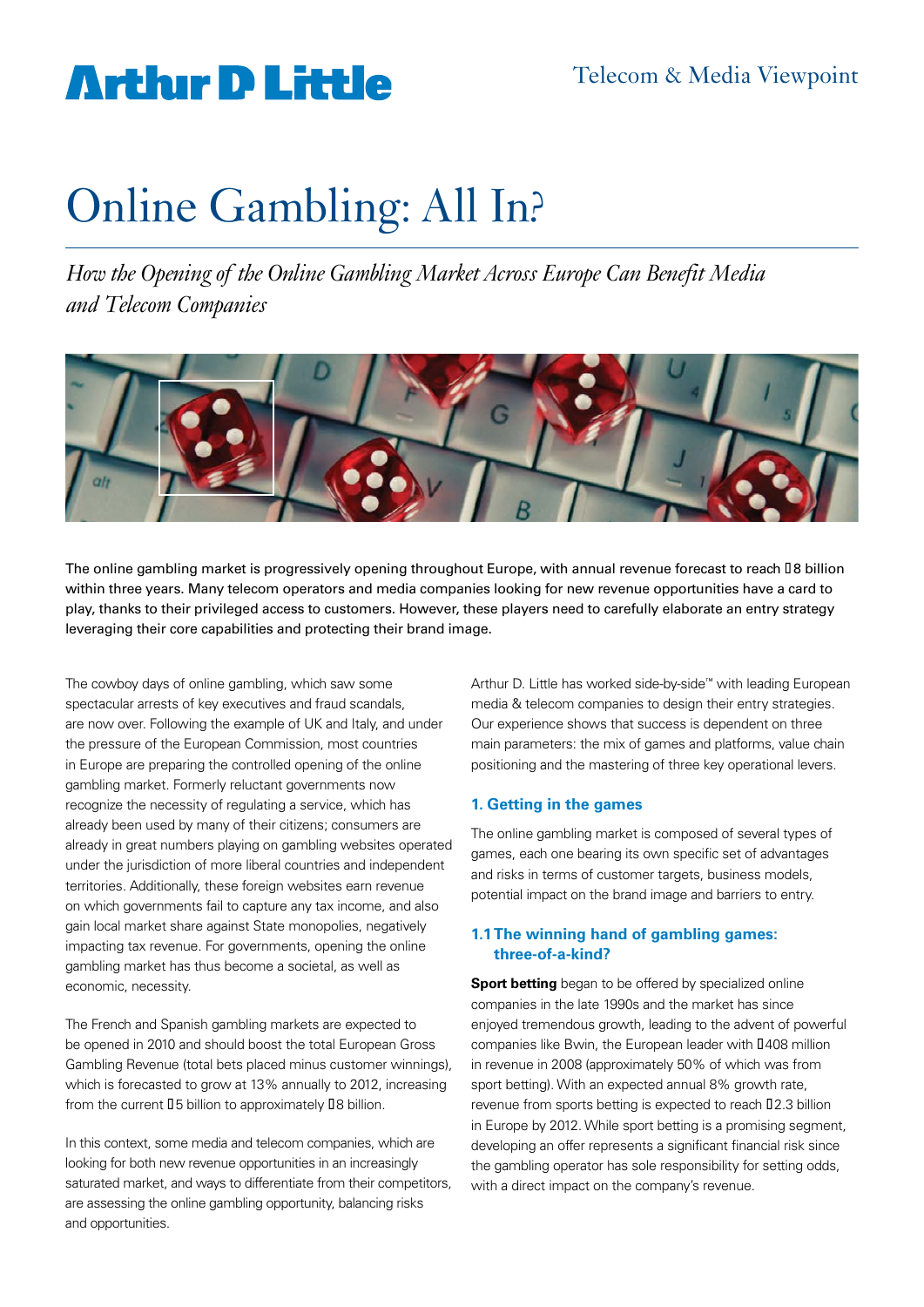# **Arthur D Little**



**Online poker** has developed significantly over the past few years, grossing  $[11.1$  billion in Europe in 2008, and is expected to grow at a rate of 8% to reach  $\text{I}$  1.5 billion in 2012. One of the leading companies on this market is Partygaming, which grossed €200 million in revenue from online poker in 2007. The business model for online poker is based on a commission taken from the wagers (also called the rake) and is far less risky than odds betting. Online poker is also a relatively easy business to setup, if a partnership is made with an existing network. It can be very difficult, however, if the company wants to develop and manage its own network, due to technological barriers and a tough competitive environment

**Casino games** are based on the same business model as traditional casinos; the company earns a gross margin on amounts bet (a calculated risk due to fixed algorithm). Apart from Gibraltar and the likes, the UK is today the only European country which grants licenses for casino games in a market which grossed approximately  $\Box$  1 billion in 2008 and is expected to grow at a rate of 11% by 2012 to reach [1.5 billion. The key difference between casino games and other types of games is that their audience tends to be made up of a greater percentage of women. Because they are fully based on luck, online casinos are bound to be legally more restricted than other games. Casino games also suffer from a poor reputation, due to past cases of money laundering and tax evasion, making casino games harder to integrate into the offer of media and telecom companies.

#### **1.2 Mobile gambling and iTV: jokers or trump cards for media and telecom companies?**

While some forecasts predict spectacular growth in gambling on mobile phones and interactive TV (IPTV or cable), most existing online specialists seem more cautious, and expect the market size to cap at a conservative 10-15% of the total online market by 2015.

#### **Skybet's multichannel integration**

Sky's customers can watch sport content on the Skysport channel and bet through the interactive TV feature at the same time. Without a TV, Sky customers can also watch major events live on the Skybet website through the online betting platform on the same account. If customers have neither access to Internet nor interactive TV features, they can still place bets through a dedicated application on their mobile phones.

Sky in the UK operates a sport betting offer under the Skybet brand through Internet, TV and mobile phones, in order to leverage its existing sport channel audience and enrich the overall customer experience. For the fiscal year 2008, Skybet contributed to 1% of BSkyB revenue, or  $I$ 60 million (approximately  $I$ 6.5 per DTH subscriber).

However, media & telecom companies could efficiently take the lead on the development of mobile and interactive TV gambling by leveraging their existing activities. Companies having a multi-play offer (mobile, fixed, Internet and TV) could easily bundle a well-integrated gambling offer across platforms. Media companies and telecom operators can also leverage controlled content such as sport news and events. Beyond the direct (but minor) revenue upside, they would be able to enhance their core activities and differentiate against online competitors.

#### **2. Balancing risks & rewards: choosing the best position on the value chain**

For telecom and media companies, defining the targeted gambling offer is one issue, but actually launching the service is another crucial one. A primary question is where to position the company on the value chain.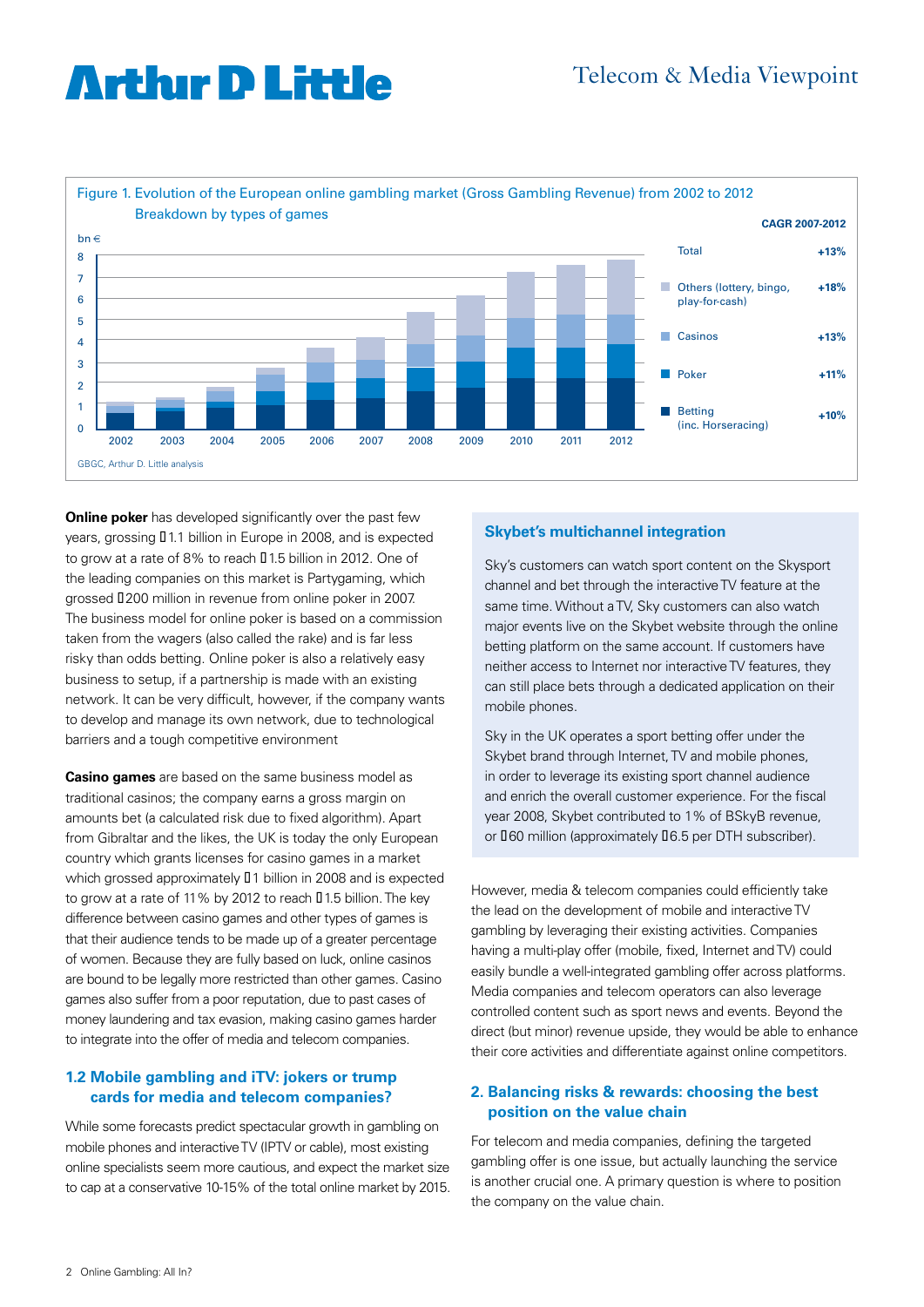# **Arthur D Little**

**An affiliate** transfers its online customers to a partner gambling operator's website, so that the gambling service is neither performed on the affiliate's site nor under its own brand. The affiliate gives the whole responsibility to the partner, and therefore maintains the lowest level of risk, but also reward, on the value chain. This positioning also has the lowest possible impact on the brand and enables the freedom to make multiple partnerships. However, the affiliate has neither control over nor ownership of the customer database and very limited control over the financial transactions.

**A retailer** distributes a partner's offer on its own website, without the need to own a gambling license itself because it does not actually operate the service. The retailer's revenue depends on its bargaining power and its level of integration with the partner gambling operator. The highest level of integration is a white label partnership, where the gambling service is completely customized under the retailer's brand, even though it remains hosted on the partner's servers. Overall, the retailer position allows for an attractive revenue share, limited technical costs and a reasonable control over the marketing, but it often requires exclusive partnerships on all types of games and provides limited control over fraud and addiction.

**The operator** owns the gambling license granted by legal authorities within the country of operation. More importantly, the operator also owns the customer database, which is considered a fixed asset and could potentially be resold to a third party. The operator, however, bears the financial risks and the legal responsibilities related to all operations performed on its servers. Owning a license and operating a gambling website remains a bold move in the market in terms of brand exposure and responsibility, and requires thorough industry expertise. This value chain positioning also implies that all potential partners become competitors. A valuable alternative for new entrants lies in joint ventures where a specialized online gambling company brings industry expertise and another company, such as a media or telecom company, brings a large attractive audience.

#### **ITV-Partygaming partnership in the UK**

With a gambling service under its own brand, but powered by Partygaming, ITV is a key example of a successful white label partnership. It leverages its audience with an off-theshelf, but customized, quality product and is able to crosspromote it through dedicated poker shows relayed on its TV channels.

#### **3. Mastering the rules of the game**

Preparing to launch the optimal offer and knowing exactly where to position on the value chain is not enough. Three crucial operational issues have to be mastered in order to provide bestin-class services to customers and maximize value creation.

#### **3.1. Brand: Bet on it… but carefully**

In a market suffering from a controversial reputation, developing a trusted brand is a critical condition not only to acquire and retain gambling customers, but also to maximize their spending. Putting the generally well-known and trusted brands of telecom and media companies forward can make the difference. But how much can the brand be integrated without doing any damage? In France, ISP Free, an innovative and disruptive challenger, has recently announced a partnership with Chiligaming, an outsider on the market, while Amaury Sport Organisation, the organizer of the famous, 100-year-old Tour de France, has chosen to go with Bwin, the European leader, known for its transparency and credibility. When designing an offer, the branding issue must be addressed for every type of game and platform, and its impact on the customers must be assessed. Also, the choice of the partners must be largely guided by their reputation on the market and the compatibility with the telecom / media brand. Using a sub-brand or a new specific brand are potentially interesting alternatives, but the marketing resources necessary to obtain the same visibility as with the main brand are bound to be significantly higher.

#### **3.2. Customer experience: Don't aim low, go for the best**

The European leader in online sport betting, Bwin, has developed an environment enabling first-time users to get started very easily, with clear tutorials, continuous portfolio follow-up, a wide range of odds and an advertising-free, easy-to-use interface. With this approach, Bwin concentrates on its mission of delivering competitive sport betting odds for the masses in an easy and secure environment, and gains true market recognition that not only positively impacts its brand image, but also directly contributes to optimizing its business model. In fact, only a few current market leaders provide their customers with gambling platforms that are consistently and concurrently:

- secure (against fraud, theft, etc.)
- $n$  entertaining (including videos, news, etc.)
- user-friendly (simple & clear to use)
- $\blacksquare$  hassle-free (without any disrupting ads, any complex registration process, etc.)

This is, however, extremely important in order to maximize acquisition, retention and revenue-per-user metrics. Telecom and media companies will certainly have to partner with experts to develop such key features.